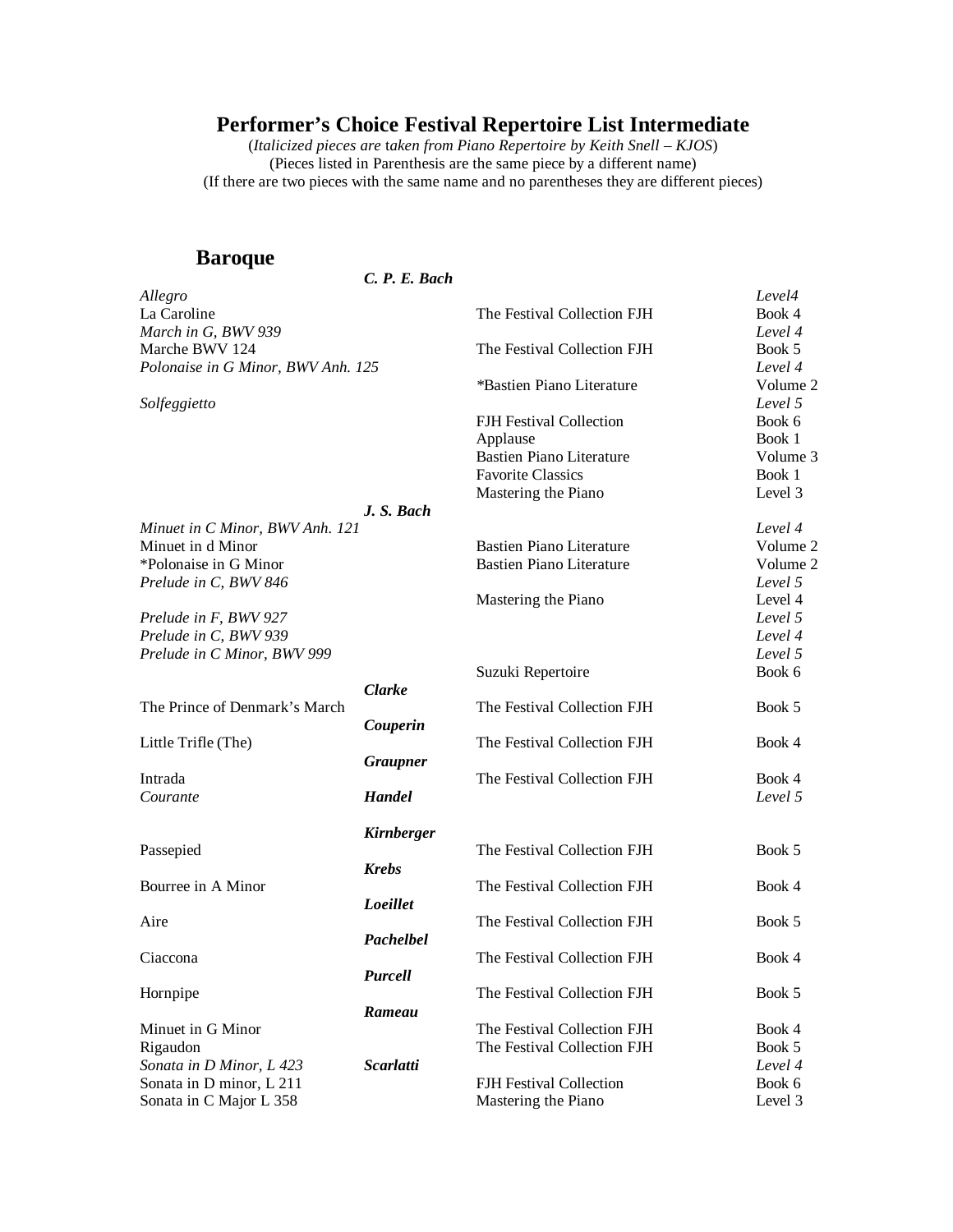| Bourree in G Minor  | <i>Stolzel</i><br><b>Telemann</b> | The Festival Collection FJH | Book 5 |
|---------------------|-----------------------------------|-----------------------------|--------|
| Bourree in F Major  |                                   | The Festival Collection FJH | Book 5 |
| Fantasia in G Major |                                   | The Festival Collection FJH | Book 4 |
| Loure               |                                   | The Festival Collection FJH | Book 4 |
| Fughetta            | Zipoli                            | <b>Favorite Classics</b>    | Book 2 |
| Verso in E Minor    |                                   | The Festival Collection FJH | Book 4 |

### **Classical**

|                                          | <b>Albeniz</b>    |                                 |          |
|------------------------------------------|-------------------|---------------------------------|----------|
| Sonata in D Major                        |                   | Mastering the Piano             | Level 4  |
|                                          | <b>JC</b> Bach    |                                 |          |
| Angloise in D major                      |                   | The Festival Collection FJH     | Book 4   |
|                                          | <b>Beethoven</b>  |                                 |          |
| For Elise                                |                   |                                 | Level 5  |
|                                          |                   | <b>Bastien Piano Literature</b> | Volume 3 |
|                                          |                   | Mastering the Piano             | Level 4  |
|                                          |                   | Suzuki Repertoire               | Book 5   |
| Minuet in G                              |                   | <b>Bastien Piano Literature</b> | Volume 3 |
| Sonatina in F                            |                   |                                 | Level 4  |
|                                          |                   | <b>Bastien Piano Literature</b> | Volume 2 |
|                                          |                   | Suzuki Repertoire               | Book 5   |
|                                          |                   | <b>Favorite Classics</b>        | Book 2   |
| Sonatina in A Minor                      | <b>Benda</b>      |                                 | Level 5  |
|                                          |                   | <b>Favorite Classics</b>        | Book 2   |
|                                          |                   | Applause                        | Book 1   |
|                                          |                   | Mastering the Piano             | Level 5  |
|                                          | <b>Clementi</b>   |                                 |          |
| <b>Grand Waltz</b>                       |                   | Mastering the Piano             | Level 3  |
| Sonatina in G. Op. 36 No. 2              |                   |                                 | Level 4  |
| (1 <sup>st</sup> mvt only)               |                   | The Festival Collection FJH     | Book 4   |
|                                          | <b>Hassler</b>    |                                 |          |
| Capriccio                                |                   | The Festival Collection FJH     | Book 4   |
|                                          | Haydn             |                                 |          |
| Allegro (from Sonata in G, Hob XVI:8)    |                   |                                 | Level 4  |
| Allegro mvt 1 from Sonata in G Hob XVI:8 |                   | The Festival Collection FJH     | Book 5   |
| Allegro Scherzando                       |                   |                                 | Level 5  |
| $\ast$                                   |                   | <b>Bastien Piano Literature</b> | Volume 3 |
| Sonatina Hob. XVI:7                      |                   | <b>Bastien Piano Literature</b> | Volume 4 |
|                                          | <b>Hook</b>       |                                 |          |
| Rondo in F Major                         |                   | The Festival Collection FJH     | Book 4   |
| <b>Two Bourees</b>                       | <b>Kirnberger</b> |                                 | Level 5  |
| $\ast$                                   |                   | <b>Bastien Piano Literature</b> | Volume 3 |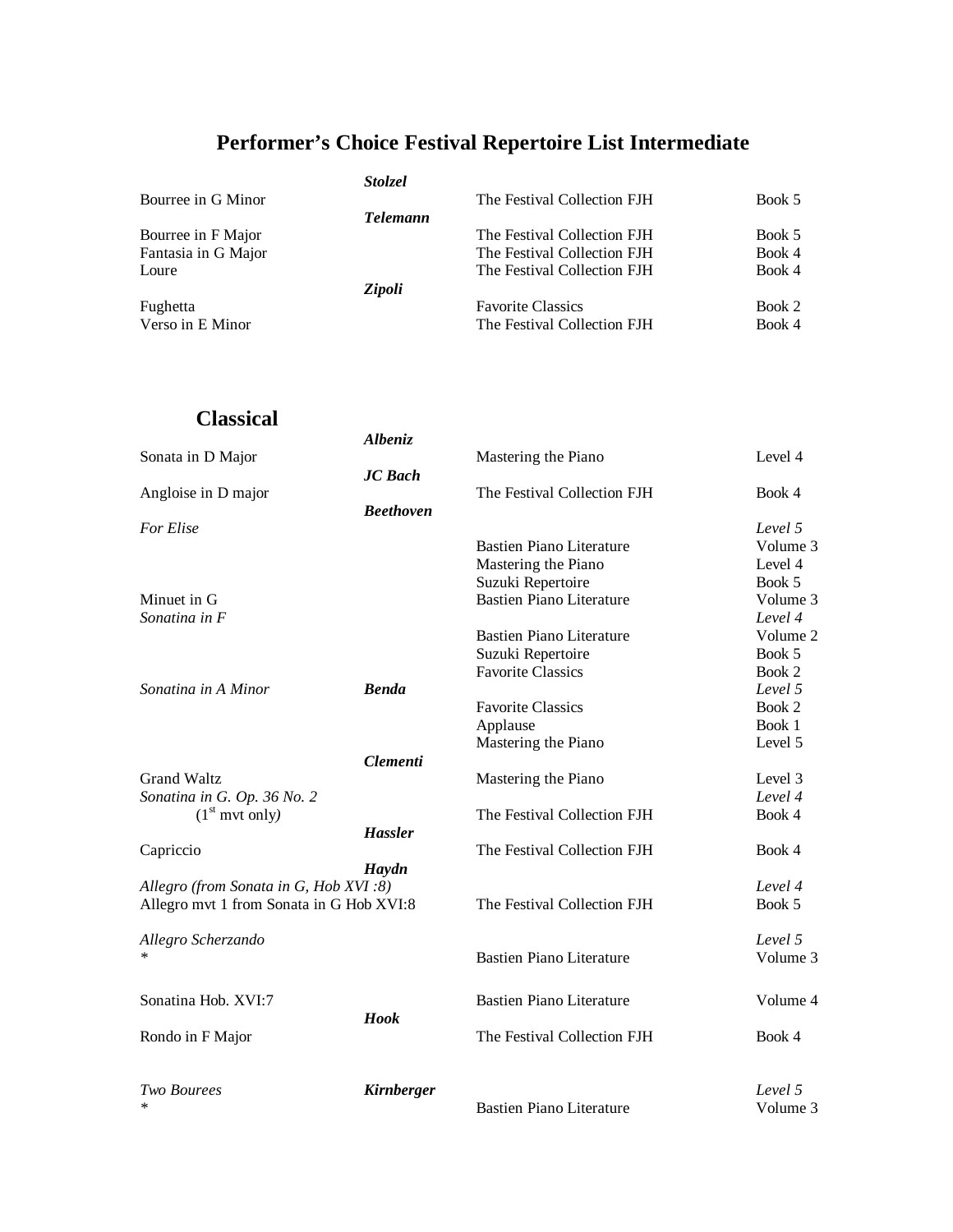#### *Kuhlau*

| Sonatina Op. 55 No. 2<br>$1st$ mvt only<br>4Sonatina in C. Op. 55 No. 3 | The Festival Collection FJH    | <b>Book</b><br>Level 5 |
|-------------------------------------------------------------------------|--------------------------------|------------------------|
| $1st$ mvt only                                                          | FJH Festival Collection        | Book 6                 |
|                                                                         | Bastien Piano Literature       | Volume 3               |
| <b>Mozart</b>                                                           |                                |                        |
| Minuet and Trio, K. 1                                                   |                                | Level 4                |
| Minuet in F Major K 5                                                   | The Festival Collection FJH    | Book 4                 |
| Viennese Sonatina No. 1                                                 |                                | Level 5                |
| <b>Pleyel</b>                                                           |                                |                        |
| Rondo Grazioso                                                          | <b>FJH</b> Festival Collection | Book 6                 |
| (Rondo in B Flat Major)                                                 | The Festival Collection FJH    | Book 4                 |
| <b>Schmitt</b>                                                          |                                |                        |
| Sonatina in G Major Opus 83 No. 1 1 <sup>st</sup> mvt                   | The Festival Collection FJH    | Book 4                 |
| Turk<br>Gigue                                                           |                                | Level 4                |
| Dedicated Little Finger                                                 | The Festival Collection FJH    | Book 4                 |
| Strong, Sturdy Character                                                | The Festival Collection FJH    | Book 4                 |

### **Romantic**

| Ballade, Op. 100 No. 15<br><b>Burgmuller</b> |                                  | Level 4  |
|----------------------------------------------|----------------------------------|----------|
|                                              | Everybody's Perfect Masterpieces | Volume3  |
|                                              | <b>Bastien Piano Literature</b>  | Volume 3 |
|                                              | <b>Favorite Classics</b>         | Book 1   |
|                                              | Mastering the Piano              | Level 5  |
| Harmony of Angels                            |                                  | Level 5  |
| Innocence, Op. 100 No. 5                     |                                  | Level 4  |
|                                              | Mastering the Piano              | Level 2  |
| L'Adieu Opus 100 No. 12                      | The Festival Collection FJH      | Book 5   |
| Shepherdess Opus 100 No. 11                  | The Festival Collection FJH      | Book 4   |
| Chopin                                       |                                  |          |
| Mazurka in F, Op. 68 No. 3                   |                                  | Level 5  |
| Prelude in A, Op. 28 No. 7                   |                                  | Level 5  |
| <b>Elmenreich</b>                            |                                  |          |
| Spinning Song                                | Bastien Piano Literature         | Volume 3 |
|                                              | <b>Favorite Classics</b>         | Book 1   |
|                                              | The Festival Collection FJH      | Book 4   |
| Gade                                         |                                  |          |
| Boys Round Dance Opus 36 No. 3B              | The Festival Collection FJH      | Book 4   |
| Grieg                                        |                                  |          |
|                                              |                                  | Level 4  |
| Elfin Dance, Op. 12 No. 4                    | <b>Bastien Piano Literature</b>  | Volume 3 |
|                                              |                                  |          |
|                                              | <b>Favorite Classics</b>         | Book 2   |
|                                              | The Festival Collection FJH      | Book 5   |
| Grandmother's Minuet, Op. 68 No. 2           |                                  | Level 5  |
| National Song, Op. 12 No. 8                  |                                  | Level 4  |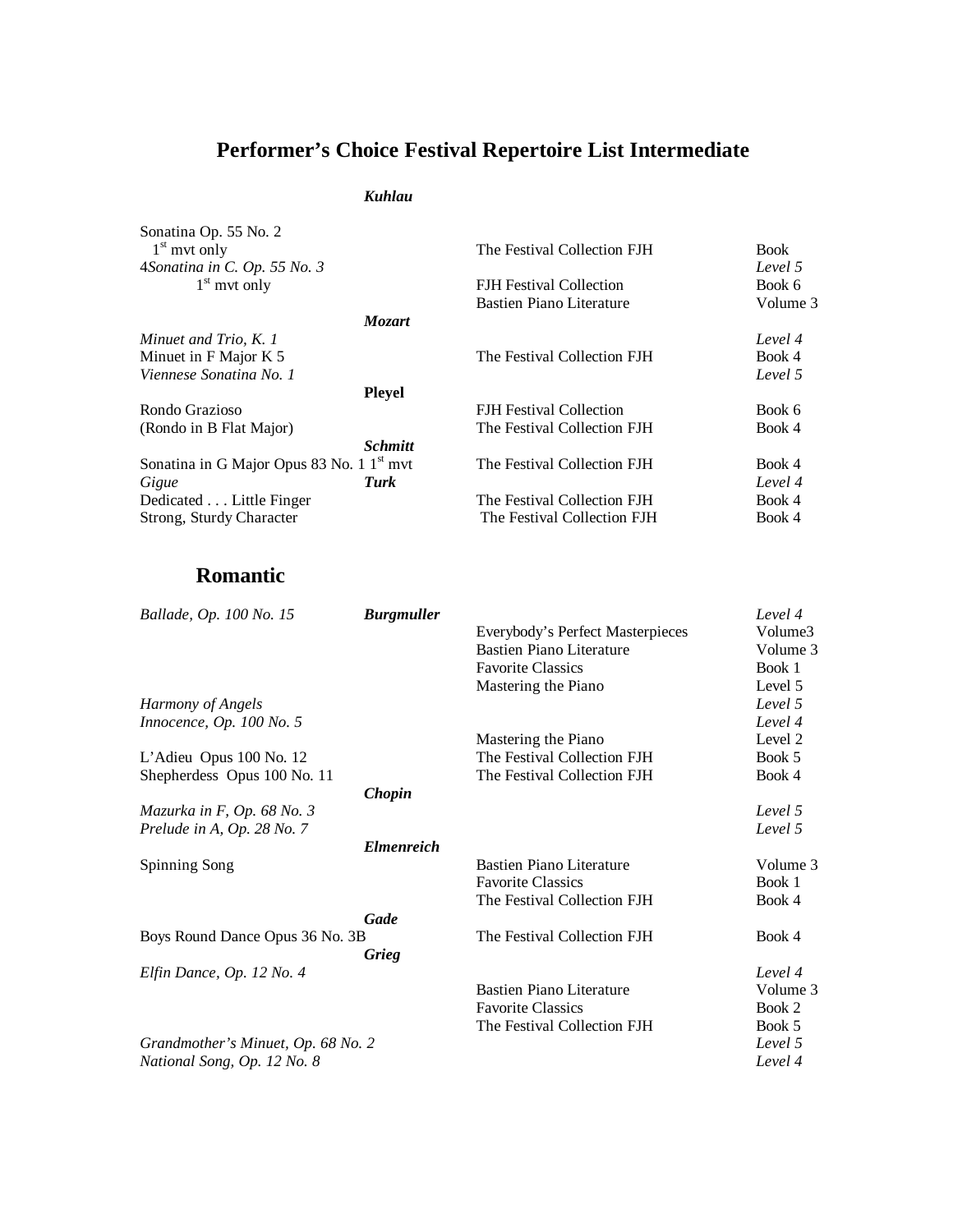| Volume 3<br><b>Bastien Piano Literature</b><br>The Festival Collection FJH<br>Book 5<br>Waltz<br>Glinka<br>Mazurka<br>The Festival Collection FJH<br>Book 4<br>Gurlitt<br>Etude in G Minor<br>Level 3<br>Mastering the Piano<br>The Festival Collection FJH<br>Book 4<br>Little Flower Opus 205<br>Turkish March Opus 101 No. 9<br>The Festival Collection FJH<br>Book 4<br><b>Heller</b><br>Avalanche<br><b>Bastien Piano Literature</b><br>Volume 3<br><b>Favorite Classics</b><br>Book 1<br>The Festival Collection FJH<br>Book 5<br>The Festival Collection FJH<br>Book 4<br>Etude in A Minor Opus 47 No. 3<br><b>Satie</b><br>First Gymnopedie<br><b>Favorite Classics</b><br>Book 2<br>The Festival Collection FJH<br>Book 5<br><b>Schubert</b><br>Level 4<br>Ecossaise in Ab<br>Level 4<br>Waltz in B Minor, Op. 18 No. 5<br>Level 5<br>Waltz in Ab Op. 9 No. 1<br>Level 5<br>Waltz in Bb Op. 33 No. 7<br>∗<br><b>Bastien Piano Literature</b><br>Volume 3<br>Mastering the Piano<br>Level 4<br>Waltz in D Major<br><b>Schumann</b><br><b>First Sorrow</b><br>Level 4<br><b>Bastien Piano Literature</b><br>Volume 2<br>(First Loss)<br>Suzuki Repertoire<br>Book 5<br>Level 4<br><b>Hunting Song</b><br>Succeeding with the Masters -<br>Book 2<br>Intermediate through Early Advanced Romantic Era<br><b>Bastien Piano Literature</b><br>Volume 2<br>Level 5<br>Knight Ruppert, Op. 68 No. 12<br>Succeeding with the Masters-<br>Book 2<br>Intermediate through Early Advanced Romantic Era<br><b>Bastien Piano Literature</b><br>Volume 4<br>Volume 3<br><b>Bastien Piano Literature</b><br>Norse Song<br>Sicilienne Opus 68 No. 11<br>The Festival Collection FJH<br>Book 4<br><b>Sibelius</b><br>Valsette Op. 40 No. 1<br><b>Favorite Classics</b><br>Book 2<br><b>Spindler</b><br>Sonatina in C. Op. 157 No. 4<br>Level 4<br><b>Favorite Classics</b><br>Book 2<br><b>Tchaikovsky</b><br>Dolls Funeral, The<br>Level 4<br>Italian Song, Op. 39 No. 15<br>Level 5<br><b>Bastien Piano Literature</b><br>Volume 3<br>Mazurka, Op. 39 No. 10<br>Level 5<br><b>Bastien Piano Literature</b><br>Polka<br>Volume 3<br>$\ast$ | Sailors Song, Op. 68 No. 1 |                             | Level 5 |
|-------------------------------------------------------------------------------------------------------------------------------------------------------------------------------------------------------------------------------------------------------------------------------------------------------------------------------------------------------------------------------------------------------------------------------------------------------------------------------------------------------------------------------------------------------------------------------------------------------------------------------------------------------------------------------------------------------------------------------------------------------------------------------------------------------------------------------------------------------------------------------------------------------------------------------------------------------------------------------------------------------------------------------------------------------------------------------------------------------------------------------------------------------------------------------------------------------------------------------------------------------------------------------------------------------------------------------------------------------------------------------------------------------------------------------------------------------------------------------------------------------------------------------------------------------------------------------------------------------------------------------------------------------------------------------------------------------------------------------------------------------------------------------------------------------------------------------------------------------------------------------------------------------------------------------------------------------------------------------------------------------------------------------------------------------------------------------------------------------------------------------------|----------------------------|-----------------------------|---------|
|                                                                                                                                                                                                                                                                                                                                                                                                                                                                                                                                                                                                                                                                                                                                                                                                                                                                                                                                                                                                                                                                                                                                                                                                                                                                                                                                                                                                                                                                                                                                                                                                                                                                                                                                                                                                                                                                                                                                                                                                                                                                                                                                     |                            |                             |         |
|                                                                                                                                                                                                                                                                                                                                                                                                                                                                                                                                                                                                                                                                                                                                                                                                                                                                                                                                                                                                                                                                                                                                                                                                                                                                                                                                                                                                                                                                                                                                                                                                                                                                                                                                                                                                                                                                                                                                                                                                                                                                                                                                     |                            |                             |         |
|                                                                                                                                                                                                                                                                                                                                                                                                                                                                                                                                                                                                                                                                                                                                                                                                                                                                                                                                                                                                                                                                                                                                                                                                                                                                                                                                                                                                                                                                                                                                                                                                                                                                                                                                                                                                                                                                                                                                                                                                                                                                                                                                     |                            |                             |         |
|                                                                                                                                                                                                                                                                                                                                                                                                                                                                                                                                                                                                                                                                                                                                                                                                                                                                                                                                                                                                                                                                                                                                                                                                                                                                                                                                                                                                                                                                                                                                                                                                                                                                                                                                                                                                                                                                                                                                                                                                                                                                                                                                     |                            |                             |         |
|                                                                                                                                                                                                                                                                                                                                                                                                                                                                                                                                                                                                                                                                                                                                                                                                                                                                                                                                                                                                                                                                                                                                                                                                                                                                                                                                                                                                                                                                                                                                                                                                                                                                                                                                                                                                                                                                                                                                                                                                                                                                                                                                     |                            |                             |         |
|                                                                                                                                                                                                                                                                                                                                                                                                                                                                                                                                                                                                                                                                                                                                                                                                                                                                                                                                                                                                                                                                                                                                                                                                                                                                                                                                                                                                                                                                                                                                                                                                                                                                                                                                                                                                                                                                                                                                                                                                                                                                                                                                     |                            |                             |         |
|                                                                                                                                                                                                                                                                                                                                                                                                                                                                                                                                                                                                                                                                                                                                                                                                                                                                                                                                                                                                                                                                                                                                                                                                                                                                                                                                                                                                                                                                                                                                                                                                                                                                                                                                                                                                                                                                                                                                                                                                                                                                                                                                     |                            |                             |         |
|                                                                                                                                                                                                                                                                                                                                                                                                                                                                                                                                                                                                                                                                                                                                                                                                                                                                                                                                                                                                                                                                                                                                                                                                                                                                                                                                                                                                                                                                                                                                                                                                                                                                                                                                                                                                                                                                                                                                                                                                                                                                                                                                     |                            |                             |         |
|                                                                                                                                                                                                                                                                                                                                                                                                                                                                                                                                                                                                                                                                                                                                                                                                                                                                                                                                                                                                                                                                                                                                                                                                                                                                                                                                                                                                                                                                                                                                                                                                                                                                                                                                                                                                                                                                                                                                                                                                                                                                                                                                     |                            |                             |         |
|                                                                                                                                                                                                                                                                                                                                                                                                                                                                                                                                                                                                                                                                                                                                                                                                                                                                                                                                                                                                                                                                                                                                                                                                                                                                                                                                                                                                                                                                                                                                                                                                                                                                                                                                                                                                                                                                                                                                                                                                                                                                                                                                     |                            |                             |         |
|                                                                                                                                                                                                                                                                                                                                                                                                                                                                                                                                                                                                                                                                                                                                                                                                                                                                                                                                                                                                                                                                                                                                                                                                                                                                                                                                                                                                                                                                                                                                                                                                                                                                                                                                                                                                                                                                                                                                                                                                                                                                                                                                     |                            |                             |         |
|                                                                                                                                                                                                                                                                                                                                                                                                                                                                                                                                                                                                                                                                                                                                                                                                                                                                                                                                                                                                                                                                                                                                                                                                                                                                                                                                                                                                                                                                                                                                                                                                                                                                                                                                                                                                                                                                                                                                                                                                                                                                                                                                     |                            |                             |         |
|                                                                                                                                                                                                                                                                                                                                                                                                                                                                                                                                                                                                                                                                                                                                                                                                                                                                                                                                                                                                                                                                                                                                                                                                                                                                                                                                                                                                                                                                                                                                                                                                                                                                                                                                                                                                                                                                                                                                                                                                                                                                                                                                     |                            |                             |         |
|                                                                                                                                                                                                                                                                                                                                                                                                                                                                                                                                                                                                                                                                                                                                                                                                                                                                                                                                                                                                                                                                                                                                                                                                                                                                                                                                                                                                                                                                                                                                                                                                                                                                                                                                                                                                                                                                                                                                                                                                                                                                                                                                     |                            |                             |         |
|                                                                                                                                                                                                                                                                                                                                                                                                                                                                                                                                                                                                                                                                                                                                                                                                                                                                                                                                                                                                                                                                                                                                                                                                                                                                                                                                                                                                                                                                                                                                                                                                                                                                                                                                                                                                                                                                                                                                                                                                                                                                                                                                     |                            |                             |         |
|                                                                                                                                                                                                                                                                                                                                                                                                                                                                                                                                                                                                                                                                                                                                                                                                                                                                                                                                                                                                                                                                                                                                                                                                                                                                                                                                                                                                                                                                                                                                                                                                                                                                                                                                                                                                                                                                                                                                                                                                                                                                                                                                     |                            |                             |         |
|                                                                                                                                                                                                                                                                                                                                                                                                                                                                                                                                                                                                                                                                                                                                                                                                                                                                                                                                                                                                                                                                                                                                                                                                                                                                                                                                                                                                                                                                                                                                                                                                                                                                                                                                                                                                                                                                                                                                                                                                                                                                                                                                     |                            |                             |         |
|                                                                                                                                                                                                                                                                                                                                                                                                                                                                                                                                                                                                                                                                                                                                                                                                                                                                                                                                                                                                                                                                                                                                                                                                                                                                                                                                                                                                                                                                                                                                                                                                                                                                                                                                                                                                                                                                                                                                                                                                                                                                                                                                     |                            |                             |         |
|                                                                                                                                                                                                                                                                                                                                                                                                                                                                                                                                                                                                                                                                                                                                                                                                                                                                                                                                                                                                                                                                                                                                                                                                                                                                                                                                                                                                                                                                                                                                                                                                                                                                                                                                                                                                                                                                                                                                                                                                                                                                                                                                     |                            |                             |         |
|                                                                                                                                                                                                                                                                                                                                                                                                                                                                                                                                                                                                                                                                                                                                                                                                                                                                                                                                                                                                                                                                                                                                                                                                                                                                                                                                                                                                                                                                                                                                                                                                                                                                                                                                                                                                                                                                                                                                                                                                                                                                                                                                     |                            |                             |         |
|                                                                                                                                                                                                                                                                                                                                                                                                                                                                                                                                                                                                                                                                                                                                                                                                                                                                                                                                                                                                                                                                                                                                                                                                                                                                                                                                                                                                                                                                                                                                                                                                                                                                                                                                                                                                                                                                                                                                                                                                                                                                                                                                     |                            |                             |         |
|                                                                                                                                                                                                                                                                                                                                                                                                                                                                                                                                                                                                                                                                                                                                                                                                                                                                                                                                                                                                                                                                                                                                                                                                                                                                                                                                                                                                                                                                                                                                                                                                                                                                                                                                                                                                                                                                                                                                                                                                                                                                                                                                     |                            |                             |         |
|                                                                                                                                                                                                                                                                                                                                                                                                                                                                                                                                                                                                                                                                                                                                                                                                                                                                                                                                                                                                                                                                                                                                                                                                                                                                                                                                                                                                                                                                                                                                                                                                                                                                                                                                                                                                                                                                                                                                                                                                                                                                                                                                     |                            |                             |         |
|                                                                                                                                                                                                                                                                                                                                                                                                                                                                                                                                                                                                                                                                                                                                                                                                                                                                                                                                                                                                                                                                                                                                                                                                                                                                                                                                                                                                                                                                                                                                                                                                                                                                                                                                                                                                                                                                                                                                                                                                                                                                                                                                     |                            |                             |         |
|                                                                                                                                                                                                                                                                                                                                                                                                                                                                                                                                                                                                                                                                                                                                                                                                                                                                                                                                                                                                                                                                                                                                                                                                                                                                                                                                                                                                                                                                                                                                                                                                                                                                                                                                                                                                                                                                                                                                                                                                                                                                                                                                     |                            |                             |         |
|                                                                                                                                                                                                                                                                                                                                                                                                                                                                                                                                                                                                                                                                                                                                                                                                                                                                                                                                                                                                                                                                                                                                                                                                                                                                                                                                                                                                                                                                                                                                                                                                                                                                                                                                                                                                                                                                                                                                                                                                                                                                                                                                     |                            |                             |         |
|                                                                                                                                                                                                                                                                                                                                                                                                                                                                                                                                                                                                                                                                                                                                                                                                                                                                                                                                                                                                                                                                                                                                                                                                                                                                                                                                                                                                                                                                                                                                                                                                                                                                                                                                                                                                                                                                                                                                                                                                                                                                                                                                     |                            |                             |         |
|                                                                                                                                                                                                                                                                                                                                                                                                                                                                                                                                                                                                                                                                                                                                                                                                                                                                                                                                                                                                                                                                                                                                                                                                                                                                                                                                                                                                                                                                                                                                                                                                                                                                                                                                                                                                                                                                                                                                                                                                                                                                                                                                     |                            |                             |         |
|                                                                                                                                                                                                                                                                                                                                                                                                                                                                                                                                                                                                                                                                                                                                                                                                                                                                                                                                                                                                                                                                                                                                                                                                                                                                                                                                                                                                                                                                                                                                                                                                                                                                                                                                                                                                                                                                                                                                                                                                                                                                                                                                     |                            |                             |         |
|                                                                                                                                                                                                                                                                                                                                                                                                                                                                                                                                                                                                                                                                                                                                                                                                                                                                                                                                                                                                                                                                                                                                                                                                                                                                                                                                                                                                                                                                                                                                                                                                                                                                                                                                                                                                                                                                                                                                                                                                                                                                                                                                     |                            |                             |         |
|                                                                                                                                                                                                                                                                                                                                                                                                                                                                                                                                                                                                                                                                                                                                                                                                                                                                                                                                                                                                                                                                                                                                                                                                                                                                                                                                                                                                                                                                                                                                                                                                                                                                                                                                                                                                                                                                                                                                                                                                                                                                                                                                     |                            |                             |         |
|                                                                                                                                                                                                                                                                                                                                                                                                                                                                                                                                                                                                                                                                                                                                                                                                                                                                                                                                                                                                                                                                                                                                                                                                                                                                                                                                                                                                                                                                                                                                                                                                                                                                                                                                                                                                                                                                                                                                                                                                                                                                                                                                     |                            |                             |         |
|                                                                                                                                                                                                                                                                                                                                                                                                                                                                                                                                                                                                                                                                                                                                                                                                                                                                                                                                                                                                                                                                                                                                                                                                                                                                                                                                                                                                                                                                                                                                                                                                                                                                                                                                                                                                                                                                                                                                                                                                                                                                                                                                     |                            |                             |         |
|                                                                                                                                                                                                                                                                                                                                                                                                                                                                                                                                                                                                                                                                                                                                                                                                                                                                                                                                                                                                                                                                                                                                                                                                                                                                                                                                                                                                                                                                                                                                                                                                                                                                                                                                                                                                                                                                                                                                                                                                                                                                                                                                     |                            |                             |         |
|                                                                                                                                                                                                                                                                                                                                                                                                                                                                                                                                                                                                                                                                                                                                                                                                                                                                                                                                                                                                                                                                                                                                                                                                                                                                                                                                                                                                                                                                                                                                                                                                                                                                                                                                                                                                                                                                                                                                                                                                                                                                                                                                     |                            |                             |         |
|                                                                                                                                                                                                                                                                                                                                                                                                                                                                                                                                                                                                                                                                                                                                                                                                                                                                                                                                                                                                                                                                                                                                                                                                                                                                                                                                                                                                                                                                                                                                                                                                                                                                                                                                                                                                                                                                                                                                                                                                                                                                                                                                     |                            |                             |         |
|                                                                                                                                                                                                                                                                                                                                                                                                                                                                                                                                                                                                                                                                                                                                                                                                                                                                                                                                                                                                                                                                                                                                                                                                                                                                                                                                                                                                                                                                                                                                                                                                                                                                                                                                                                                                                                                                                                                                                                                                                                                                                                                                     |                            |                             |         |
|                                                                                                                                                                                                                                                                                                                                                                                                                                                                                                                                                                                                                                                                                                                                                                                                                                                                                                                                                                                                                                                                                                                                                                                                                                                                                                                                                                                                                                                                                                                                                                                                                                                                                                                                                                                                                                                                                                                                                                                                                                                                                                                                     |                            |                             |         |
|                                                                                                                                                                                                                                                                                                                                                                                                                                                                                                                                                                                                                                                                                                                                                                                                                                                                                                                                                                                                                                                                                                                                                                                                                                                                                                                                                                                                                                                                                                                                                                                                                                                                                                                                                                                                                                                                                                                                                                                                                                                                                                                                     |                            |                             |         |
|                                                                                                                                                                                                                                                                                                                                                                                                                                                                                                                                                                                                                                                                                                                                                                                                                                                                                                                                                                                                                                                                                                                                                                                                                                                                                                                                                                                                                                                                                                                                                                                                                                                                                                                                                                                                                                                                                                                                                                                                                                                                                                                                     |                            |                             |         |
|                                                                                                                                                                                                                                                                                                                                                                                                                                                                                                                                                                                                                                                                                                                                                                                                                                                                                                                                                                                                                                                                                                                                                                                                                                                                                                                                                                                                                                                                                                                                                                                                                                                                                                                                                                                                                                                                                                                                                                                                                                                                                                                                     |                            |                             |         |
|                                                                                                                                                                                                                                                                                                                                                                                                                                                                                                                                                                                                                                                                                                                                                                                                                                                                                                                                                                                                                                                                                                                                                                                                                                                                                                                                                                                                                                                                                                                                                                                                                                                                                                                                                                                                                                                                                                                                                                                                                                                                                                                                     |                            |                             |         |
|                                                                                                                                                                                                                                                                                                                                                                                                                                                                                                                                                                                                                                                                                                                                                                                                                                                                                                                                                                                                                                                                                                                                                                                                                                                                                                                                                                                                                                                                                                                                                                                                                                                                                                                                                                                                                                                                                                                                                                                                                                                                                                                                     |                            |                             |         |
|                                                                                                                                                                                                                                                                                                                                                                                                                                                                                                                                                                                                                                                                                                                                                                                                                                                                                                                                                                                                                                                                                                                                                                                                                                                                                                                                                                                                                                                                                                                                                                                                                                                                                                                                                                                                                                                                                                                                                                                                                                                                                                                                     |                            |                             |         |
|                                                                                                                                                                                                                                                                                                                                                                                                                                                                                                                                                                                                                                                                                                                                                                                                                                                                                                                                                                                                                                                                                                                                                                                                                                                                                                                                                                                                                                                                                                                                                                                                                                                                                                                                                                                                                                                                                                                                                                                                                                                                                                                                     |                            |                             |         |
|                                                                                                                                                                                                                                                                                                                                                                                                                                                                                                                                                                                                                                                                                                                                                                                                                                                                                                                                                                                                                                                                                                                                                                                                                                                                                                                                                                                                                                                                                                                                                                                                                                                                                                                                                                                                                                                                                                                                                                                                                                                                                                                                     |                            |                             |         |
|                                                                                                                                                                                                                                                                                                                                                                                                                                                                                                                                                                                                                                                                                                                                                                                                                                                                                                                                                                                                                                                                                                                                                                                                                                                                                                                                                                                                                                                                                                                                                                                                                                                                                                                                                                                                                                                                                                                                                                                                                                                                                                                                     |                            | The Festival Collection FJH | Book 4  |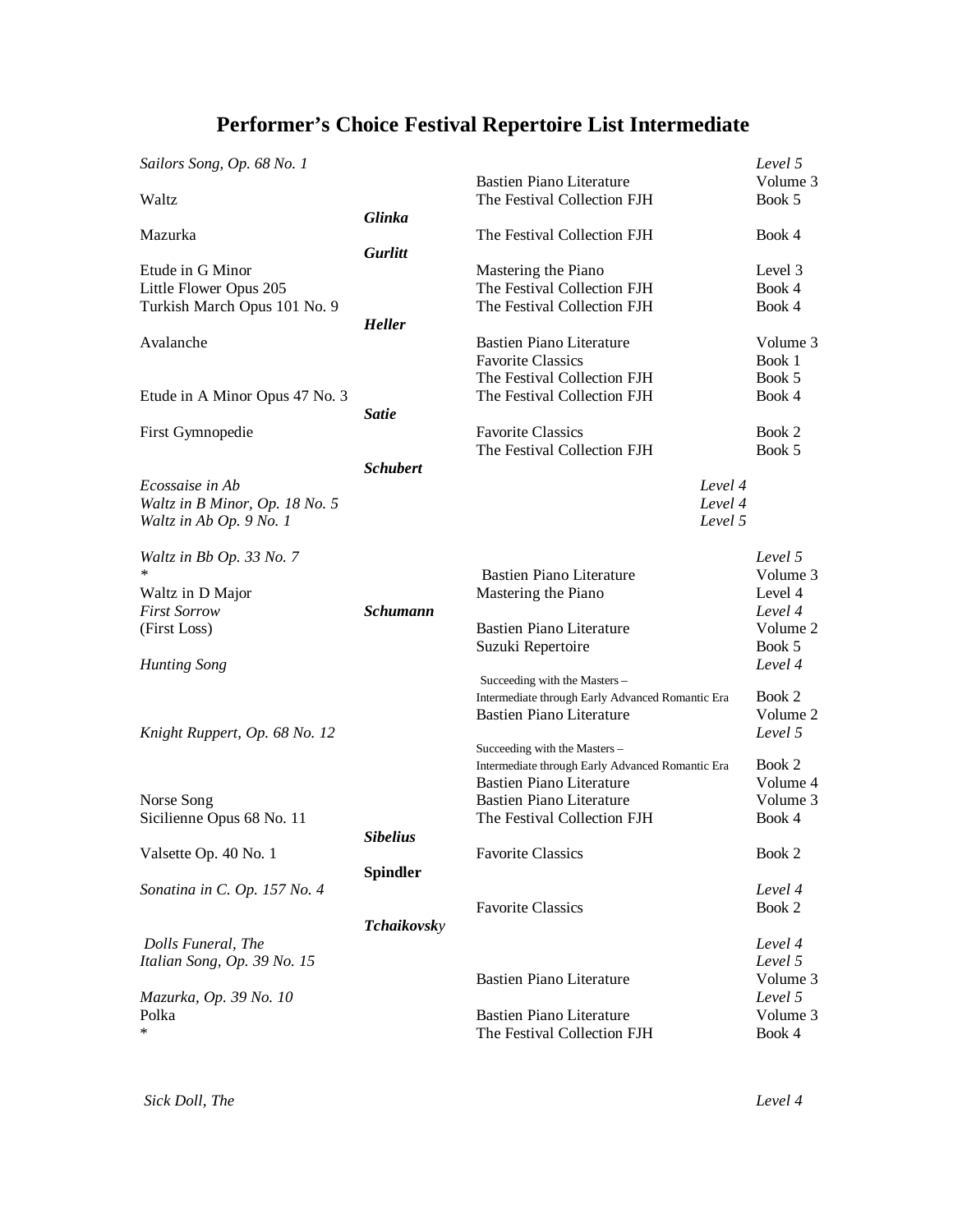**Weber**<br>Allemande in E Flat

Allemande in E Flat The Festival Collection FJH Book 4<br>Scherzo Book 1 Favorite Classics

### **Contemporary**

|                                       | <b>Bartok</b>       |                                 |          |
|---------------------------------------|---------------------|---------------------------------|----------|
| Evening in the Country                |                     |                                 | Level 5  |
|                                       |                     | <b>Bastien Piano Literature</b> | Volume 3 |
| (Evening in the Village)              |                     | The Festival Collection FJH     | Book 5   |
| Grasshopper's Wedding, The            |                     |                                 | Level 5  |
| Jeering Song                          |                     |                                 | Level 4  |
| Love Song                             |                     |                                 | Level 4  |
|                                       | <b>Beach</b>        |                                 |          |
|                                       |                     |                                 |          |
| Pantalon                              |                     | The Festival Collection FJH     | Book 5   |
|                                       | <b>Brown</b>        |                                 |          |
| Daydreaming                           |                     | The Festival Collection FJH     | Book 4   |
|                                       | <b>Creston</b>      |                                 |          |
| <b>Rustic Dance</b>                   |                     | The Festival Collection FJH     | Book 4   |
| Le Petit Noir                         | <b>Debussy</b>      |                                 | Level 5  |
| (Le petit Negre)                      |                     | <b>Favorite Classics</b>        | Book 2   |
|                                       |                     | The Festival Collection FJH     | Book 5   |
|                                       | <b>Eshpai</b>       |                                 |          |
| Play                                  |                     | The Festival Collection FJH     | Book 5   |
|                                       | <b>Glier</b>        |                                 |          |
| Romance Opus 31 No. 7                 |                     | The Festival Collection FJH     | Book 5   |
|                                       | <b>Granados</b>     |                                 |          |
| Vals Sentimental                      |                     | The Festival Collection FJH     | Book 5   |
| Calvary Gallop                        | Kabalevsky          |                                 | Level 5  |
|                                       |                     | <b>Favorite Classics</b>        | Book 2   |
| A Little Joke                         |                     |                                 | Level 5  |
|                                       |                     |                                 |          |
| Novelette                             |                     |                                 | Level 5  |
| A Sad Story                           |                     |                                 | Level 4  |
| A Short Story                         |                     |                                 | Level 5  |
| Six Variations on a Russian Folk Song |                     | <b>Bastien Piano Literature</b> | Volume 2 |
| Sonatina                              |                     |                                 | Level 4  |
|                                       |                     | <b>Bastien Piano Literature</b> | Volume 3 |
| <b>Toccatina</b>                      |                     |                                 | Level 4  |
|                                       |                     | <b>Bastien Piano Literature</b> | Volume 3 |
|                                       |                     | <b>Favorite Classics</b>        | Book 1   |
| A Warlike Dance                       |                     |                                 | Level 5  |
|                                       | <b>Kaylor</b>       |                                 |          |
| Banjo Player (The)                    |                     | The Festival Collection FJH     | Book 5   |
|                                       | <b>Khachaturian</b> |                                 |          |
| <b>Ivan Sings</b>                     |                     |                                 | Level 4  |
|                                       |                     | <b>Bastien Piano Literature</b> | Volume 3 |
|                                       |                     |                                 |          |
|                                       |                     | <b>Favorite Classics</b>        | Book 1   |
| (Ivan's Song)                         |                     | The Festival Collection FJH     | Book 4   |
|                                       | Kutnowski           |                                 |          |
| Tango in C Minor                      |                     | The Festival Collection FJH     | Book 4   |
|                                       | Machavariani        |                                 |          |
| Caravan                               |                     | The Festival Collection FJH     | Book 5   |